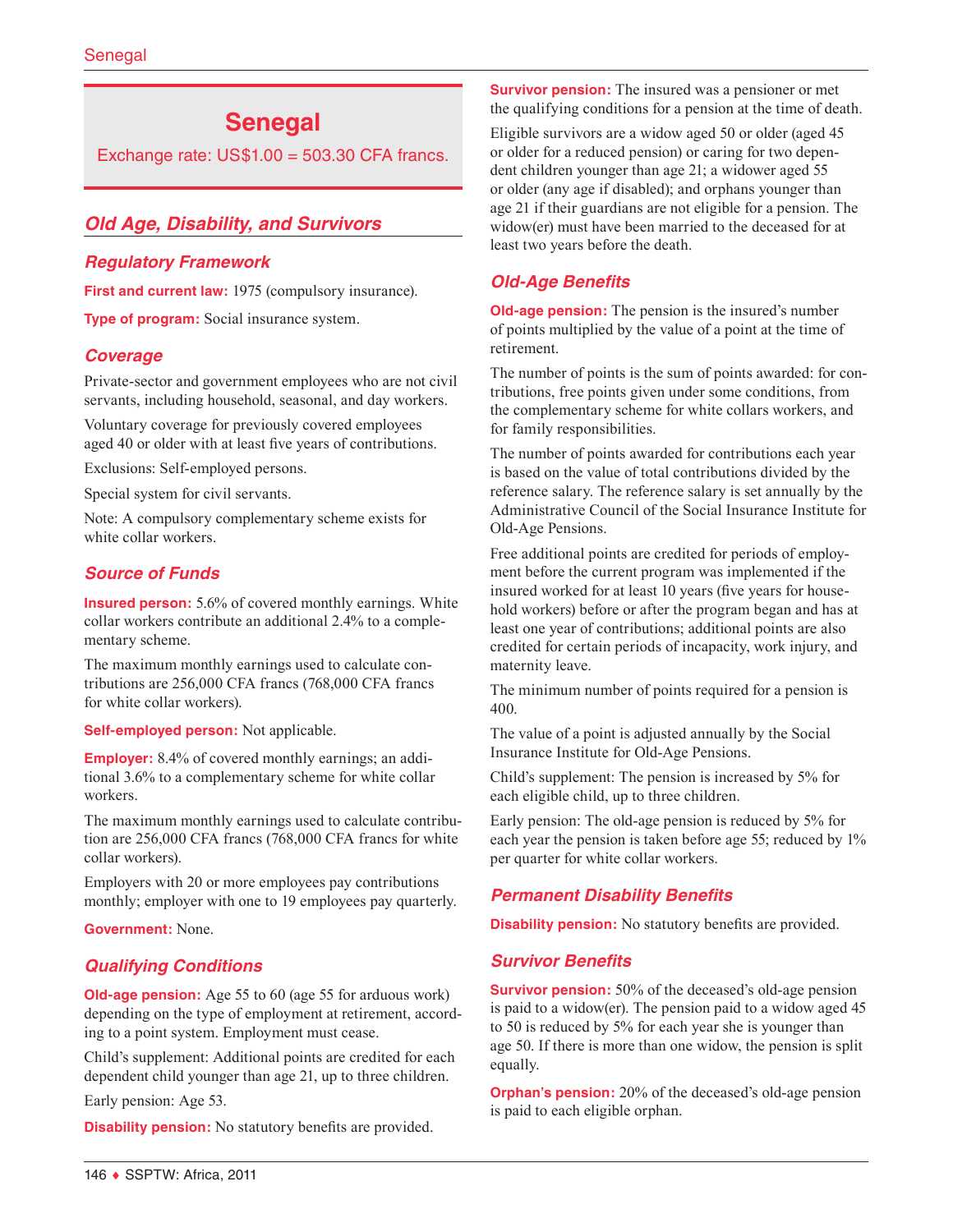All orphans' pensions combined must not exceed 50% of the deceased's old-age pension if there is a survivor's pension (if there are more than three orphans, pensions are reduced proportionately).

#### *Administrative Organization*

Ministry of Public Function, Labor, Employment, and Professional Organizations provides general supervision.

Social Insurance Institute for Old-Age Pensions ([http://](http://www.ipres.sn) [www.ipres.sn\)](http://www.ipres.sn), managed by a bipartite employer and employee board, administers the program.

# *Sickness and Maternity*

#### *Regulatory Framework*

**First laws:** 1952 (cash maternity benefits) and 1975 (medical benefits).

**Current laws:** 1973 (cash maternity benefits), 1975 (medical benefits), and 1991 (administration).

**Type of program:** Social insurance system. Cash maternity and medical benefits.

#### *Coverage*

**Cash sickness benefits:** No statutory benefits are provided.

**Cash maternity benefits:** Employed women and nonemployed women married to an insured man.

Special system for civil servants and armed forces personnel.

**Medical benefits:** Employed persons, including apprentices, seasonal workers, and temporary workers who work at least three months a year for the same enterprise.

Exclusions: Self-employed persons.

Health mutual insurance companies provide medical benefits to informal-sector workers in certain areas.

# *Source of Funds*

**Insured person:** Up to 3% of gross monthly earnings (rates vary according to the health institute).

The insured's contributions finance medical benefits only. Cash maternity benefits are financed by the employer's contributions under Family Allowances.

**Self-employed person:** Not applicable.

**Employer:** Up to 3% of gross monthly payroll (rates vary according to the health institute).

The employer's contributions finance medical benefits only. Cash maternity benefits are financed by the employer's contributions under Family Allowances.

**Government:** None.

### *Qualifying Conditions*

**Cash sickness benefits:** No statutory benefits are provided.

**Cash maternity benefits:** The insured must have at least three consecutive months of employment and have worked at least 18 days or 120 hours a month.

Benefits are payable abroad only under reciprocal agreement.

**Medical benefits:** The insured must have at least two months of contributions.

# *Sickness and Maternity Benefits*

**Sickness benefit:** No statutory benefits are provided.

**Maternity benefit:** 100% of the insured's last daily earnings is paid for six weeks before and eight weeks after the expected date of childbirth; may be extended by three weeks if there are complications arising from pregnancy or childbirth.

The benefit is paid monthly, at the date of childbirth, or when the benefit period ceases.

#### *Workers' Medical Benefits*

Benefits include partial cost sharing for health care costs, including hospitalization, pharmaceuticals, and doctor's visits. There is no limit to duration.

Cost sharing: From 30% to 80% of the costs, according to the availability of funds.

The Social Insurance Institute for Old-Age Pensions also provides medical benefits directly to old-age pensioners and survivor pensioners.

#### *Dependents' Medical Benefits*

Medical benefits for dependents are the same as those for the insured. Eligible dependents are the spouse and dependent children older than age 2 and younger than age 15 (age 18 if an apprentice, age 21 if a student or disabled).

#### *Administrative Organization*

Ministry of Public Function, Labor, Employment, and Professional Organizations provides general supervision.

Social Security Fund [\(http://www.secusociale.sn](http://www.secusociale.sn)) administers the maternity benefit program.

Health institutes administer the medical benefits program. The law requires companies with more than 100 employees to participate; smaller firms may group together to join a health institute.

# *Work Injury*

#### *Regulatory Framework*

**First law:** 1932.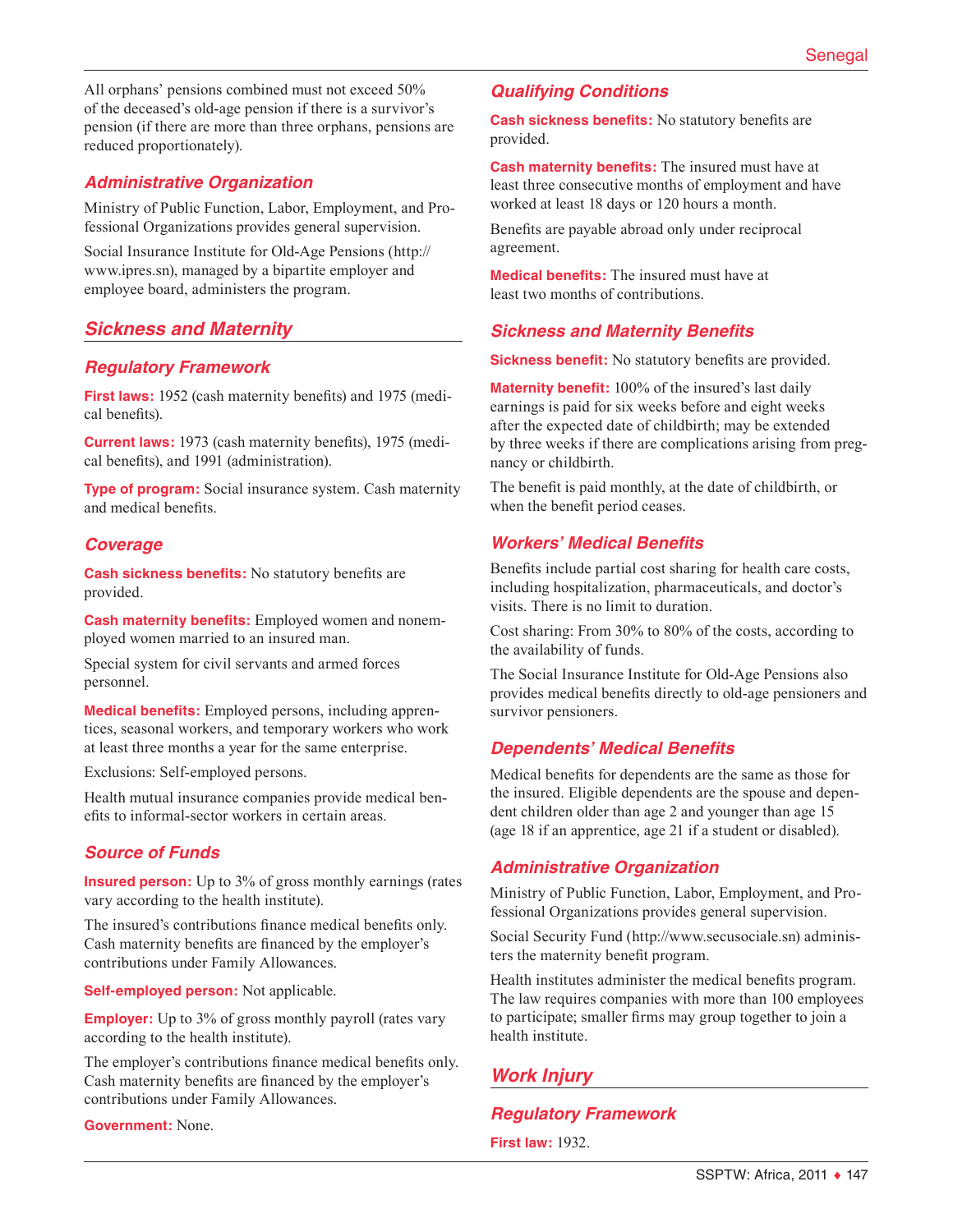**Current laws:** 1973 (social security) and 1991(administration).

**Type of program:** Social insurance system.

# *Coverage*

Employed persons, including seamen; apprentices; trainees; technical students (except those attending technical universities); members of cooperatives; nonsalaried managers of cooperatives and their assistants; certain company managers; temporary, casual, and daily workers; and prisoners working in prison workshops.

Voluntary coverage for certain categories of self-employed persons without mandatory coverage, including farmers.

# *Source of Funds*

**Insured person:** None.

**Self-employed person:** Voluntary contributions of 1%, 3%, or 5% of covered payroll, according to the assessed degree of risk.

The minimum annual earnings used to calculate voluntary contributions are 439,916 CFA francs.

The maximum annual earnings used to calculate voluntary contributions are 756,000 CFA francs.

**Employer:** 1%, 3%, or 5% of covered payroll, according to the assessed degree of risk. The average contribution rate is  $2.5\%$ .

The minimum monthly earnings used to calculate contributions are the legal monthly minimum wage.

The legal monthly minimum wage is 36,243 CFA francs.

The maximum monthly earnings used to calculate contributions are 63,000 CFA francs.

**Government:** None; contributes as an employer on behalf of government employees who are not civil servants.

# *Qualifying Conditions*

**Work injury benefits:** There is no minimum qualifying period. Accidents that occur while commuting to and from work are covered.

#### *Temporary Disability Benefits*

50% of the insured's daily earnings in the 30 days before the disability began is paid for the first 28 days; thereafter, 66.7% until full recovery or certification of permanent disability.

The minimum monthly earnings used to calculate benefits are the legal monthly minimum wage.

The legal monthly minimum wage is 36,243 CFA francs.

The maximum daily earnings used to calculate benefits must not exceed 1% of the maximum annual earnings used to calculate voluntary contributions (7,560 CFA francs).

Benefit adjustment: Benefits are adjusted periodically according to enterprise-based agreements.

# *Permanent Disability Benefits*

**Permanent disability pension:** 100% of the insured's monthly average earnings in the 12 months before the disability began is paid for a total disability.

The pension is payable abroad only under reciprocal agreement.

Partial disability: The pension is the insured's monthly average earnings in the 12 months before the disability began multiplied by 0.5 times the percentage of the assessed degree of disability for the portion of disability between 1% and 50% and by 1.5 times for the portion above 50%.

The partial disability pension may be paid partially as a lump sum after five to seven years if the assessed degree of disability is greater than 10%. If the assessed degree of disability is 10% or less, the pension is paid as a lump sum.

For an assessed degree of disability greater than 10%, the minimum annual earnings used to calculate benefits are 897,570 CFA francs.

Social Security Fund doctors assess the disability, based on recommendations of the insured's doctor. The insured may be required to undergo medical examinations every two years.

Constant-attendance supplement: If the insured requires the constant attendance of others to perform daily functions, 40% of the insured's pension is paid.

The minimum supplement is 70% of the minimum annual earnings used to calculate benefits (897,570 CFA francs).

Benefit adjustment: Benefits are adjusted according to changes in the cost of living and wages, depending on the financial resources of the system. (The last adjustment was made in November 2008.)

#### *Workers' Medical Benefits*

Benefits include medical and surgical expenses, hospitalization, medicine, appliances, rehabilitation, and transportation. There is no limit to duration.

#### *Survivor Benefits*

**Survivor pension:** 30% of the deceased's monthly average earnings in the last 12 months is paid to the widow(er). If there is more than one widow, the pension is split equally. The pension is paid quarterly.

The widow(er)'s pension ceases on remarriage if there are no dependent children.

Remarriage allowance: A lump sum of three times the annual pension is paid.

**Orphan's pension:** 15% of the deceased's monthly average earnings in the 12 months before the disability began is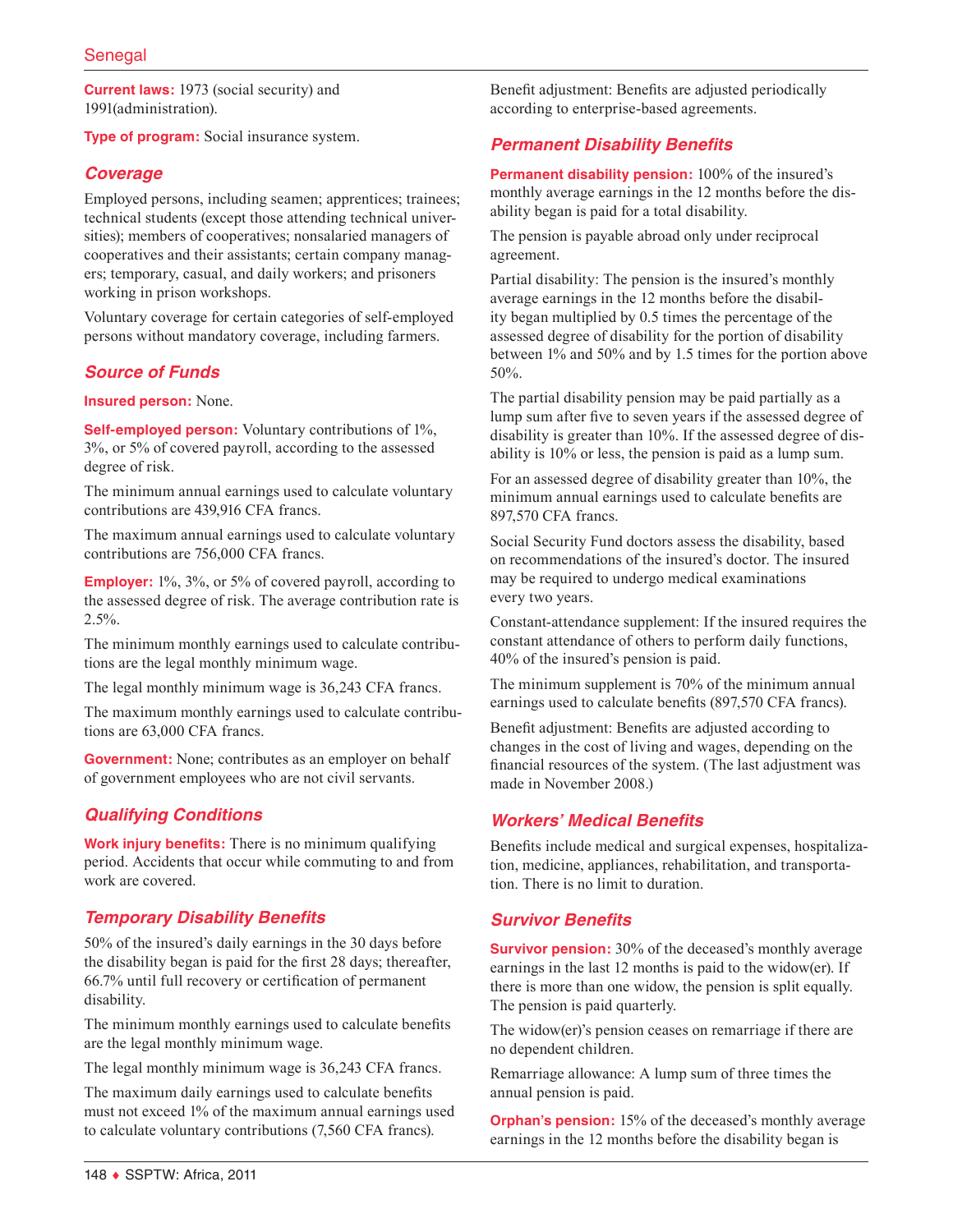paid for one orphan, 30% for two orphans, 40% for three orphans, and 10% for each additional orphan. Eligible orphans are younger than age 15 (age 18 if an apprentice, age 21 if a student or disabled).

#### **Dependent parent's and grandparent's pension:** 10%

of the deceased's monthly average earnings in the last 12 months is paid to each dependent parent and grandparent, up to 30%.

All survivor benefits combined must not exceed 85% of the deceased's monthly average earnings in the last 12 months.

The minimum annual earnings used to calculate benefits are 897,570 CFA francs.

**Funeral grant:** 1/24 of the minimum annual earnings used to calculate benefits is paid.

The minimum annual earnings used to calculate benefits are 897,570 CFA francs.

Benefit adjustment: Benefits are adjusted for changes in the cost of living and wages, depending on the financial resources of the system. (The last adjustment was made in January 2005.)

#### *Administrative Organization*

Ministry of Public Function, Labor, Employment, and Professional Organizations provides general supervision.

Social Security Fund [\(http://www.secusociale.sn](http://www.secusociale.sn)) administers contributions and benefits.

#### *Family Allowances*

#### *Regulatory Framework*

**First law:** 1955.

**Current laws:** 1973 (social security) and 1991 (administration).

**Type of program:** Employment-related system.

#### *Coverage*

Employees, including seamen, and social insurance beneficiaries, including the widow of an insured man and pensioners receiving the work injury total disability pension. Unemployed persons are covered for up to six months after leaving insured employment.

Exclusions: Self-employed persons.

Special system for civil servants.

#### *Source of Funds*

**Insured person:** None.

**Self-employed person:** Not applicable.

**Employer:** 7% of covered payroll.

The minimum earnings used to calculate benefits are the legal monthly minimum wage.

The legal monthly minimum wage is 36,243 CFA francs.

The maximum monthly earnings used to calculate contributions are 63,000 CFA francs.

Employers with 10 or more employees pay contributions monthly; employers with one to nine employees pay quarterly.

The employer's contributions also finance cash maternity benefits under Sickness and Maternity.

**Government:** None.

#### *Qualifying Conditions*

**Family allowances:** The child must be older than age 2 and younger than age 14 (age 18 if an apprentice, age 21 if a student or disabled). Allowances are paid for up to six children. The parent must have at least three consecutive months of employment and be currently working at least 18 days or 120 hours a month.

**Prenatal allowance:** Paid to an insured woman or to the spouse of an insured man during the nine months of pregnancy, without limit on the number of children. The mother must undergo prescribed medical examinations.

**Maternity allowance:** Paid to an insured woman or to the spouse of an insured man until the child is age 2. The mother and child must undergo prescribed medical examinations.

Benefits are paid for six months to insured unemployed persons and without limit of duration to widows of family allowance beneficiaries or work injury permanent disability pensioners.

Benefits are payable abroad only under reciprocal agreement.

#### *Family Allowance Benefits*

**Family allowances:** 2,500 CFA francs a month is paid for each of the first six children. The allowance is paid quarterly.

**Prenatal allowance:** 2,400 CFA francs a month is paid for the nine months of pregnancy. The allowance is paid in three installments.

**Maternity allowance:** 2,400 CFA francs a month is paid from the date of childbirth up to the child's second birthday. The allowance is paid in five installments.

Benefit adjustment: Benefits are adjusted depending on the financial resources of the system. (The last adjustment was made in November 2008.)